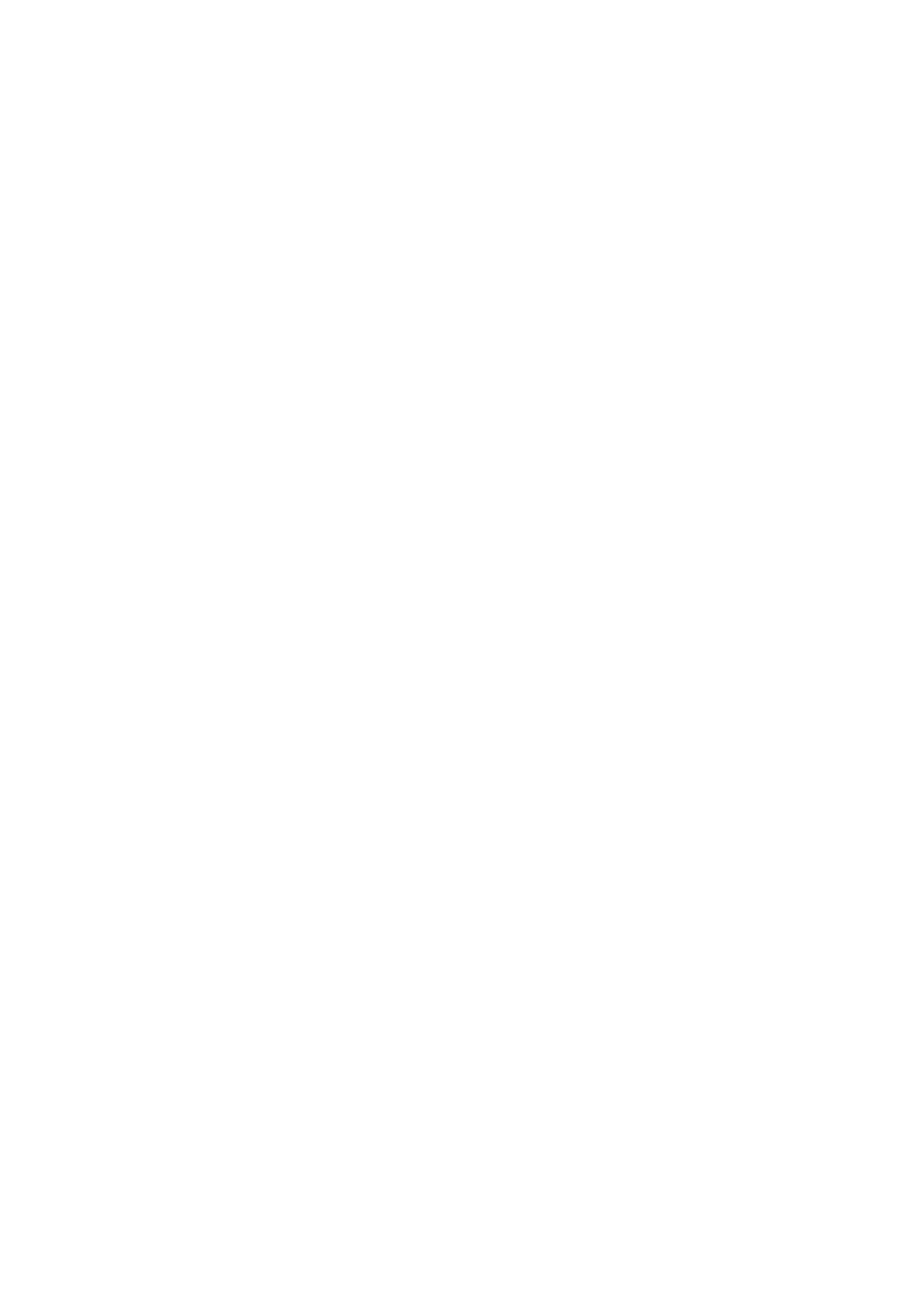## **Contents**

| 4. Adding a Gallery |  |
|---------------------|--|
|                     |  |
|                     |  |
|                     |  |
|                     |  |
|                     |  |
|                     |  |
|                     |  |

If you require this document in an alternative format, such as large print, please email [is.skills@ed.ac.uk.](mailto:is.skills@ed.ac.uk)

Copyright © IS 2014

Permission is granted to any individual or institution to use, copy or redistribute this document whole or in part, so long as it is not sold for profit and provided that the above copyright notice and this permission notice appear in all copies.

Where any part of this document is included in another document, due acknowledgement is required.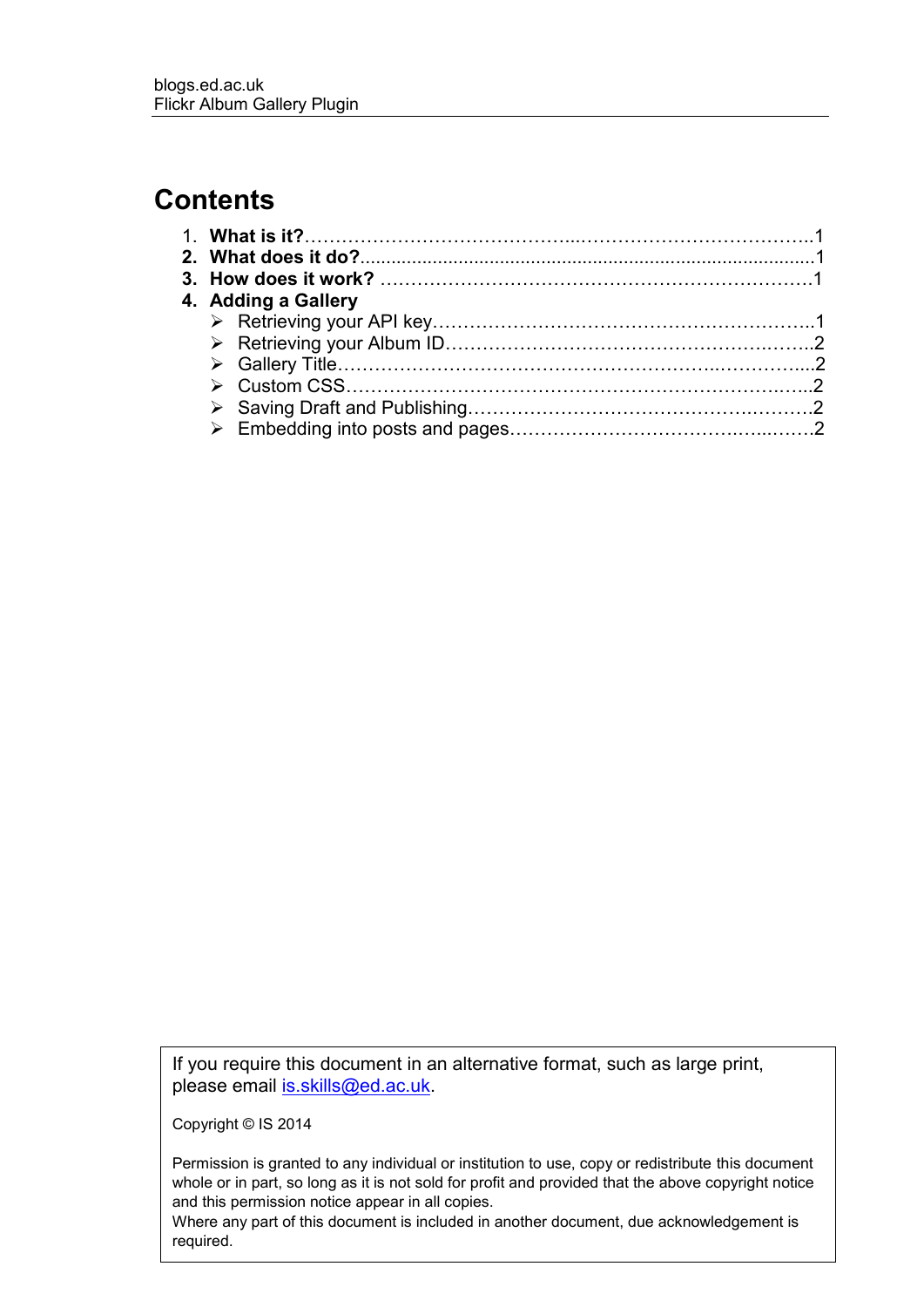## **1. What is it?**

Flickr is a plugin that displays Flickr albums on your WordPress site.

# **2. What does it do?**

Flickr album gallery plugin shows your Flickr album images on your WordPress website with a smooth transition that gives a soothing effect to your visitors.

# **3. How does it work?**

Once the plugin is activated, a new 'Flickr Album Gallery' section should appear in your WordPress admin menu.

# **4. Adding a Gallery**

You will find all your Flickr options on your Dashboard sidebar below the Media button. To add a gallery, click on **Flickr Album Gallery > Add New Gallery**



To use the Flickr plugin, you are required to apply for an API Key (an API key is used to fetch information from your account, including photo streams, albums, collections and more).

## ➢ **Retrieving your API Key**

Click on Get Your API key to get started.

| <b>Add Images</b>            |                   |
|------------------------------|-------------------|
| Enter Flickr API Key         |                   |
|                              | Get Your API Key  |
| <b>Enter Flickr Album ID</b> |                   |
|                              | Get Your Album ID |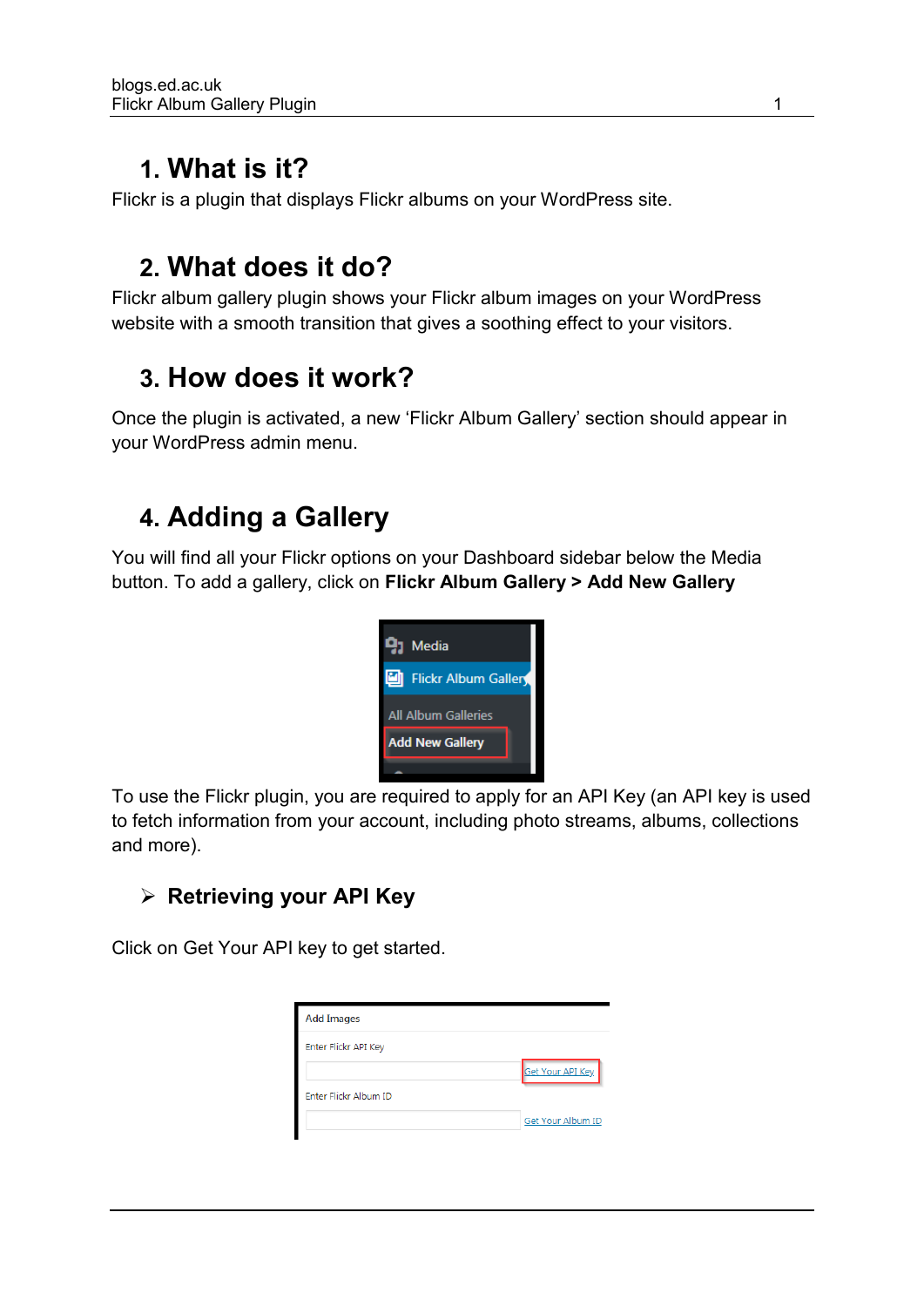This will redirect you to a Weblizar page which features a tutorial with all necessary steps to getting an API key. Follow these instructions until you are given an API key. It will look something like this: **e54499be5aedef32dccbf8XXXXXXXXX.**

Once this is done, come back to WordPress and paste your key number into the corresponding box.

## ➢ **Retrieving your Album ID**

Click on **Get your Album ID** to get started.

| <b>Add Images</b>     |                         |  |  |
|-----------------------|-------------------------|--|--|
| Enter Flickr API Key  |                         |  |  |
|                       | <b>Get Your API Key</b> |  |  |
| Enter Flickr Album ID |                         |  |  |
|                       | Get Your Album ID       |  |  |

This will redirect you to a Weblizar page which features a tutorial with all necessary steps to getting an Album ID. Follow these instructions until you are given an API key.

It will look something like this: **72157645940621209**

Once this is done, come back to WordPress and paste your key number into the corresponding box.

### ➢ **Gallery Title**

After entering both your API key and Album ID you will be asked whether you wish to show your gallery title or not. Tick your preferred choice.

### ➢ **Custom CSS**

You are given the possibility to add a custom design to your album gallery. To do this, add your CSS into the corresponding box.

### ➢ **Saving Draft and Publishing**

In order to complete your Flickr Album Gallery's creation, remember to click on Publish on your right.

If you are still working on your album but wish to save your progress, click on Save Draft before leaving the page.